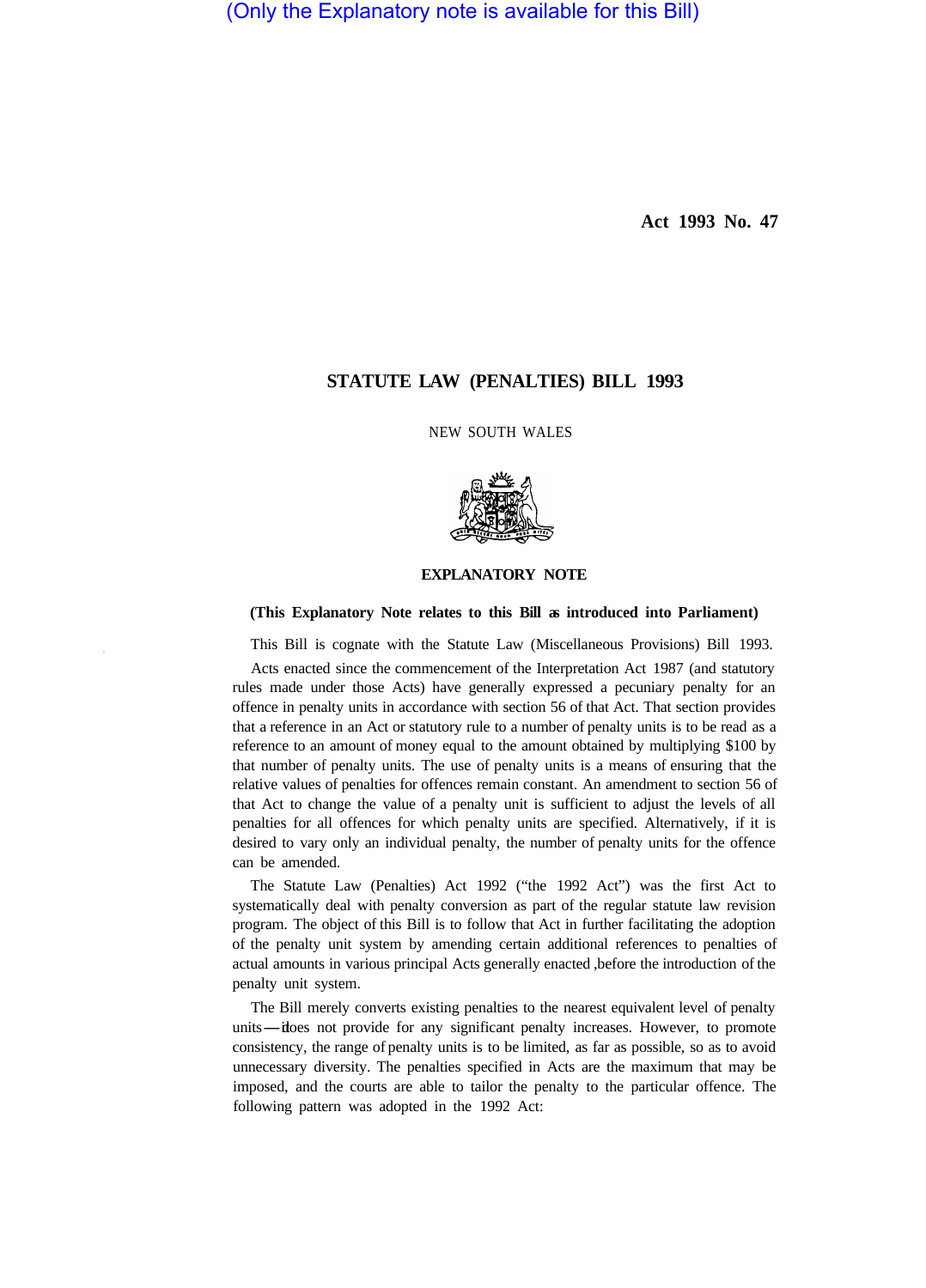| Penalty units | Dollar amount |
|---------------|---------------|
| 0.1           | 10            |
| 0.5           | 50            |
|               | 100           |
| っ             | 200           |
| 3             | 300           |

400 500 1,000 1,500 2,000 2,500 3,000 4,000 5,000 10,000 20,000 100,000

*Statute Law (Penalties) 1993 [Act 1993 No. 47]* 

If a current maximum penalty falls between the above dollar amount range, the provision is to be amended by fixing the maximum penalty at the next higher penalty unit set out above. There are no penalties between \$10,000 and \$100,000 that are proposed to be increased.

The opportunity has also been taken to remove any minimum pecuniary penalty when expressing the maximum penalty in terms of penalty units. In recent years, only maximum penalties have been imposed for offences. The discretion of the courts as to the appropriate level of penalty has not been limited by obligations to impose a specified minimum penalty irrespective of the circumstances of the case.

**Clause 1** specifies the short title of the proposed Act.

**Clause 2** provides that the proposed Act will commence on the date of assent.

**Clause 3** is a formal provision which gives effect to the Schedule of amendments.

**Schedule 1** amends the following Acts (which currently express pecuniary penalties for offences in dollar amounts) to express penalties in penalty units:

Agreements Validating Act 1902 Agricultural Scientific Collections Trust Act 1983 Anglican Church of Australia Act 1976 Anti-Discrimination Act 1977 Art Gallery of New South Wales Act 1980 Attachment of Wages Limitation Act 1957 Balranald Irrigation Act 1902 Biological Control Act 1985 Children (Community Service Orders) Act 1987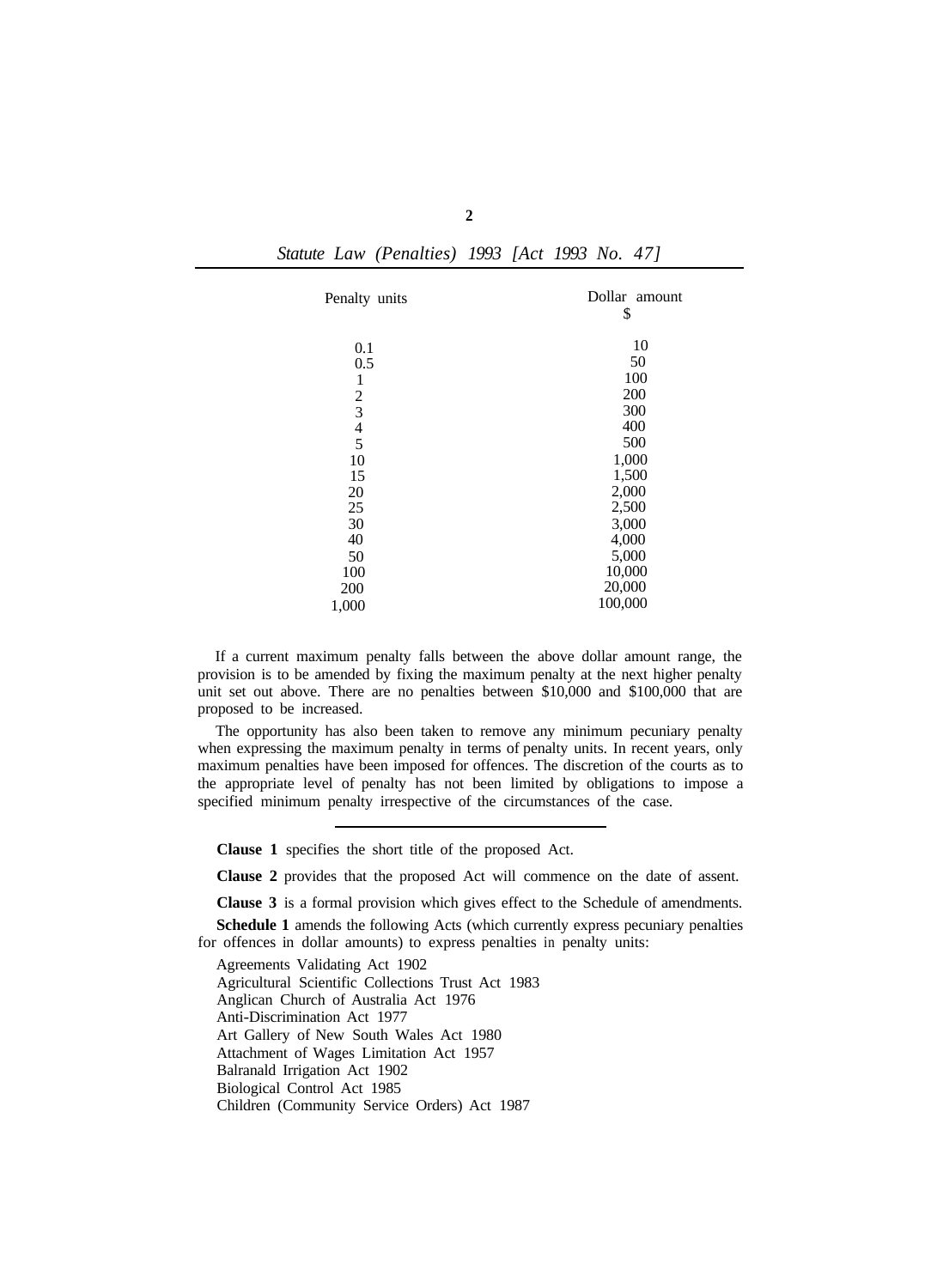*Statute Law (Penalties) 1993 [Act 1993 No. 47]* 

Coal Industry Act 1946 Coal Mining Industry Long Service Leave Act 1950 Constitution Further Amendment (Referendum) Act 1930 Contractors' Debts Act 1897 Contracts Review Act 1980 Copyright Act 1879 42 Vic. No. 20 Crimes Act 1900 Crimes Prevention Act 1916 Dams Safety Act 1978 Darling Harbour Authority Act 1984 Disorderly Houses Act 1943 Disposal of Uncollected Goods Act 1966 Farm Water Supplies Act 1946 Fertilizers Act 1985 Geographical Names Act 1966 Health Administration Act 1982 Historic Houses Act 1980 Homing Pigeons Protection Act 1909 (1910 No. 1) Housing Act 1912 Housing Act 1976 Housing Act 1985 Imperial Acts Application Act 1969 Inclosed Lands Protection Act 1901 Inebriates Act 1912 Innkeepers Act 1968 Justices Act 1902 Land Agents Act 1927 Landlord and Tenant Act 1899 Landlord and Tenant (Amendment) Act 1948 Legal Aid Commission Act 1979 Lie Detectors Act 1983 Liquefied Petroleum Gas (Grants) Act 1980 Liquor Act 1982 Local Courts (Civil Claims) Act 1970 Maritime Services Act 1935 Marketing of Primary Products Act 1983 Mines Inspection Act 1901 Mock Auctions Act 1973 Motor Vehicles (Third Party Insurance) Act 1942 National Parks and Wildlife Act 1974 New South Wales—Queensland Border Rivers Act 1947 New South Wales State Cancer Council Act 1955 Non-Indigenous Animals Act 1987 Oaths Act 1900 Ombudsman Act 1974 Pathology Laboratories Accreditation Act 1981 Police Offences Act 1901 Prices Regulation Act 1948 Printing and Newspapers Act 1973 Prisons Act 1952 Privacy Committee Act 1975